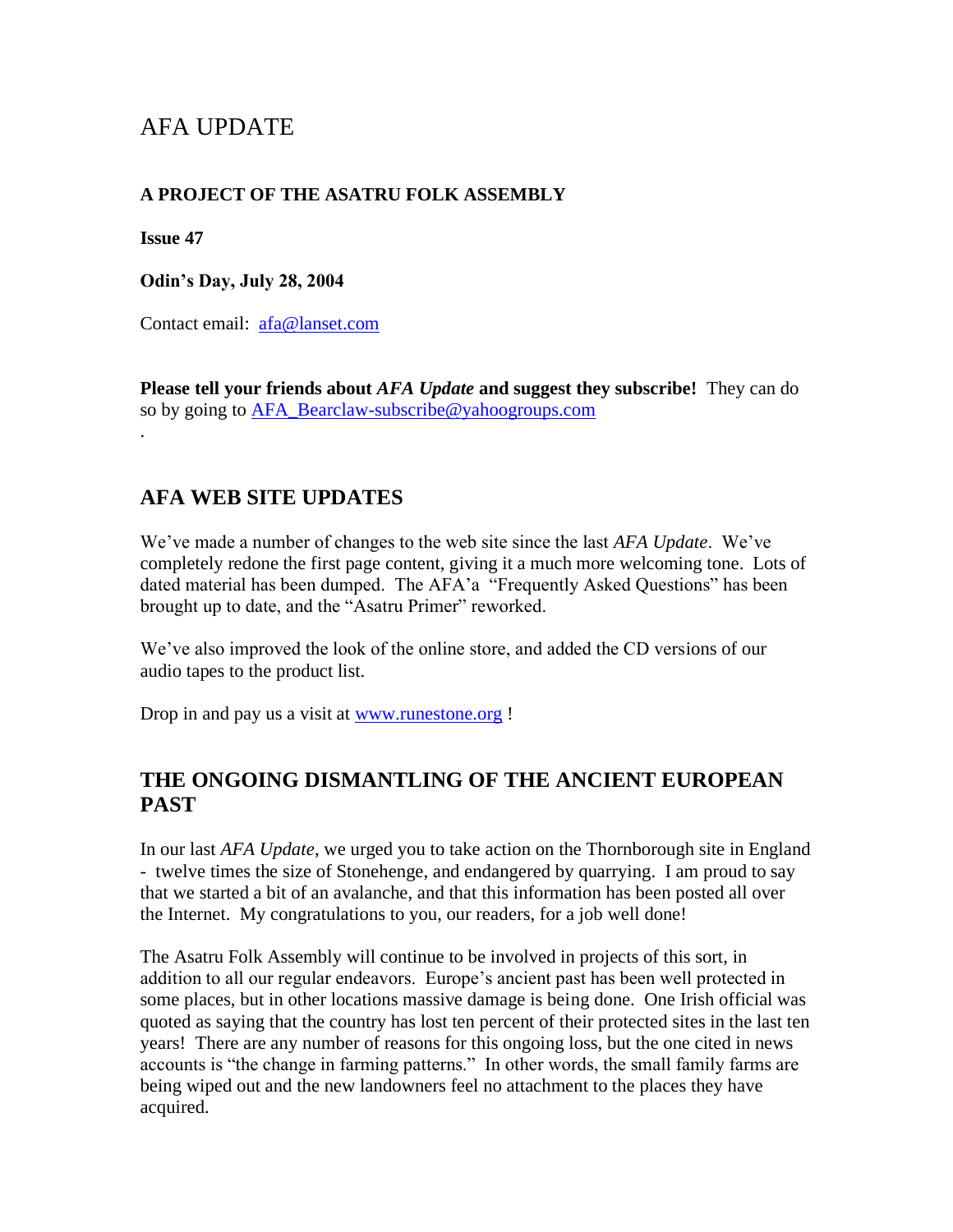The connection to the past, to the ancestors and to the sacred soil in which they rest, is one we must cherish. If we can help preserve the holy places and archeological sites in general, we make it harder for the culture-mulchers to reduce the world to one big "produce, consume, and obey" hive. And that, I think, is something that would please both the Holy Powers as well as that long line of forebears!

### **CREEPING DESECRATION AT THE WHITE HORSE STONE**

The White Horse Stone is said to be the place where the Saxons, under Hengist and Horsa, defeated the Britons at the Battle of Aylesford in 455 CE. This victory ushered in the Germanic occupation of England. The Odinic Rite has often held blot at the location.

It seems, though, that creeping desecration is making its move on this sacred site.

The following alert comes to us from Hengist Thorsson, Internet Information Officer of the Odinic Rite [\(www.odinic-rite.org\)](http://www.odinic-rite.org/) and we pass it on to our readers for action. Please note that time is short - **a decision will be made next Monday, August 2nd!**

*Orange wants to install a 15 meter mast (antenna) within feet of the Stone and adjacent to the Pilgrim's Way. They say it is temporary but once installed I don't think it will ever be removed.*

*The mast, if given planning permission, will be in the hedgerow next to the Cursing field where the Stone stands, too.*

*It is an area of natural beauty and the White Horse Stone is an ancient monument.*

*If you can, please write to Tonbridge and Malling Borough Council Attn: Steve Humphrey and Jill Hamilton Director of Planning and Engineering Services Gibson Building Gibson Drive Kings Hill West Malling, Kent ME19 4LZ*

*Please quote the Application No: TM/04/02250/FL*

*If a lot of letters are received it will go to a committee to be considered, instead of being nodded through by an officer from planning.*

*[NOTE: Given the short response time, this will not work for people living in the United States.]*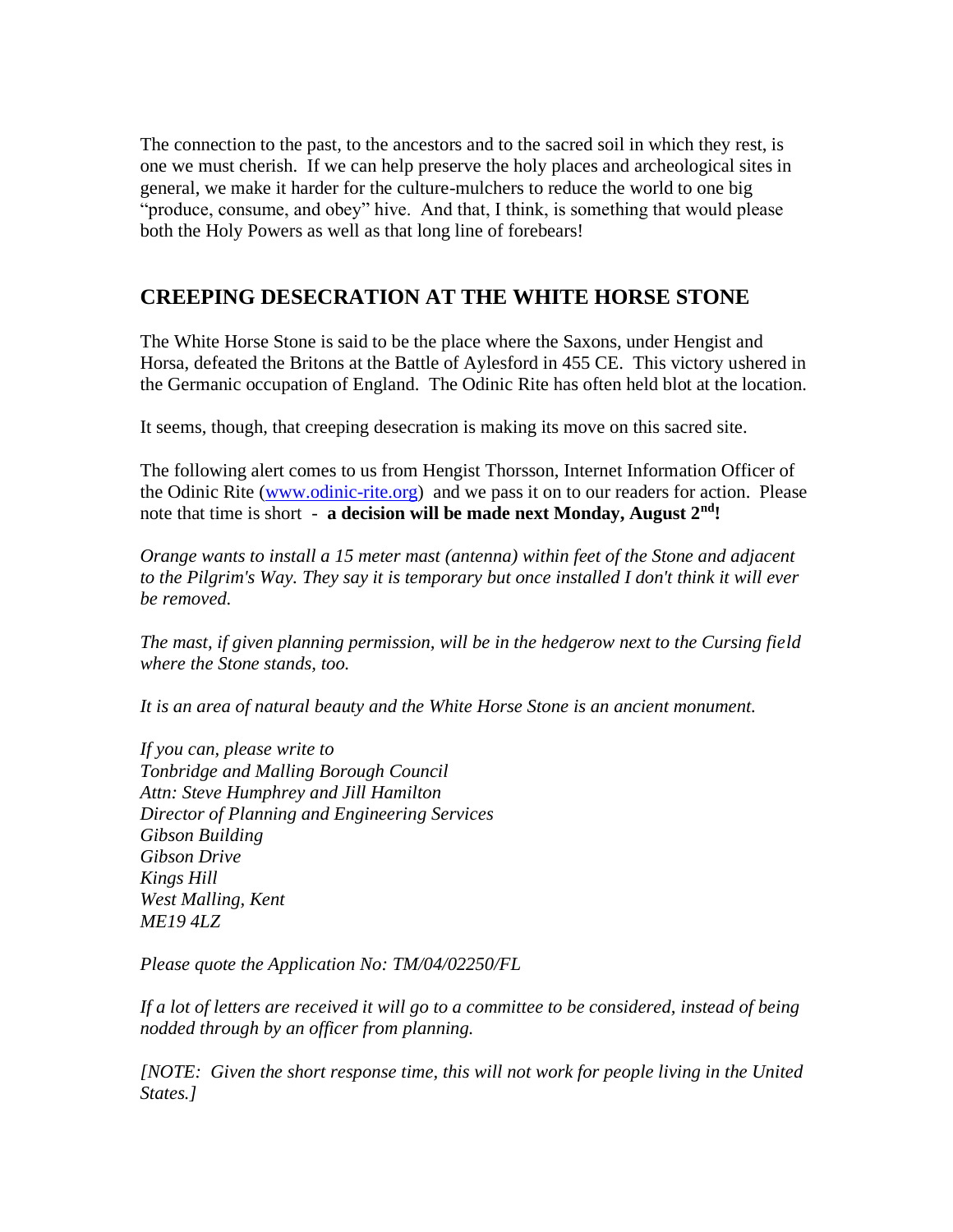*I have telephoned to Tonbridge and Malling Council and am told that comments and objections must be received by 2nd August. (That is this coming Monday). The person dealing with this is Jill Thompson her phone number is 01732876234. Her email is [jill.hamilton@tmbc.gov.uk](mailto:jill.hamilton@tmbc.gov.uk)*

*I also spoke to the Mayor of Tonbridge and Malling yesterday who has promised to support us.*

## **LATEST NEWS ON IRISH VIKING SITE**

From the Waterford (Ireland) *News and Star*, July 23, 2004

The initial phase of the archaeological excavation at Woodstown has just been completed. A further complete excavation can only be carried out under the order of the Minister for Environment, Martin Cullen. His decision is expected in the Autumn… Sitricus [Sigtrygg] is credited as being the first Viking to lead his warriors into what we know as Waterford City – he most probably led them up the River Suir to the site now being excavated at Woodstown. The first thing you notice as you drive down the slope from the Old Kilmeaden Road are the spectacular views as the river bends off into the distance; it is unlikely that Sitricus was concerned with the view.

He and his twelve ships would have used the shelter of the bend in the river and from this point could have controlled all that did or did not go past. There may well have been a settlement of a tribe known as the Decies on the Waterford side of the river and a settlement of the Eoganachta on the Kilkenny side. From their new position, at least for a while, the Vikings would have fought fiercely with both…

For more, see <http://www.waterford-news.ie/news/story.asp?j=15116>

## **PROTECTION NEEDED FOR WATERFORD SITE?**

The Save Tara-Skryne Valley Campaign, an activist group set up to protect the Hill of Tara and other archeological sites in Ireland, announced recently that the Woodstown Viking site near Waterford is one of a number of threatened sites. According to the organization, the Irish government and corporations are engaged in the destruction of "Ireland's finest native, Norman, and Viking national monuments" through ill-conceived development

The group has erected a new website at [www.archaeology-anonymous.org](http://www.archaeology-anonymous.org/) to expose what it calls a series of "cover-ups" concerning threats to these and other locations.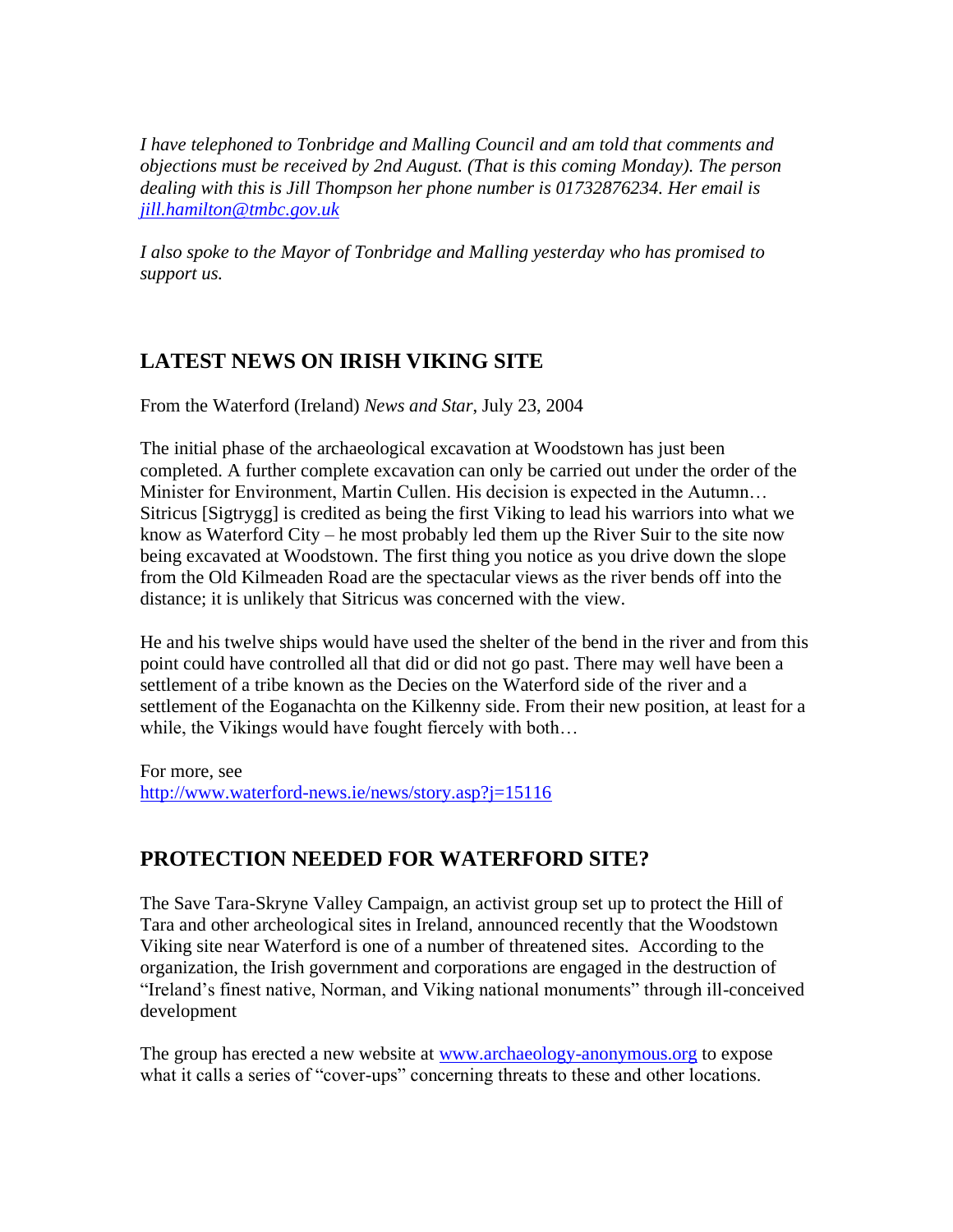### **IRELAND: ANCIENT LAKE SETTLEMENT FOUND**

From the July 26 issue of *Irish Times* -

Evidence of a 7,200-year-old lakeshore settlement which spanned at least 1,000 years has been uncovered in a Co Longford wetland. Tim O'Brien reports.

The remains of a crannóg-like settlement which has been dated to 7,200 years ago were found by Swedish archaeologist Dr Christina Fredengren, who is currently working close to Lough Kinale near Abbeylara.

The find is significant because it also contains evidence of alterations which were carried out about 1,000 years later - indicating if not a previously unknown 1,000-year continual civilisation in Longford, then certainly some progression from hunter gatherers to farming settlers.

The main feature of the find - a stone platform of 12 metres in diameter overlaid with brushwood and the remains of three fireplaces is thought to date from the late megalithic period, which makes it older than the Loughcrew cairns or the pyramids of Egypt.

## **WICKER MAN**

*Wicker Man* hardly qualifies as an Asatru movie, though many of us have enjoyed watching the undoing of Sergeant Howie at the hands of Scottish pagans. This film classic is now celebrating its thirty-first year of alternately shocking and pleasing audiences in theaters and living rooms around the world.

A noteworthy article appeared recently in *The Scotsman*, discussing the lasting appeal of *The Wicker Man* - and informing us that there's now an annual Wicker Man Festival, held at East Kirkcarswell Farm, on the Solway Coast near the Scottish town of Dundreannan. Six thousand people showed up for the inaugural even a few days ago. The festival features song and dance, but, I think, no sacrificial policemen.

Here is a link to the article in *The Scotsman*, as well as one to a site about the movie itself.

```
http://thescotsman.scotsman.com/scotland.cfm?
id=853662004&20040726025901
```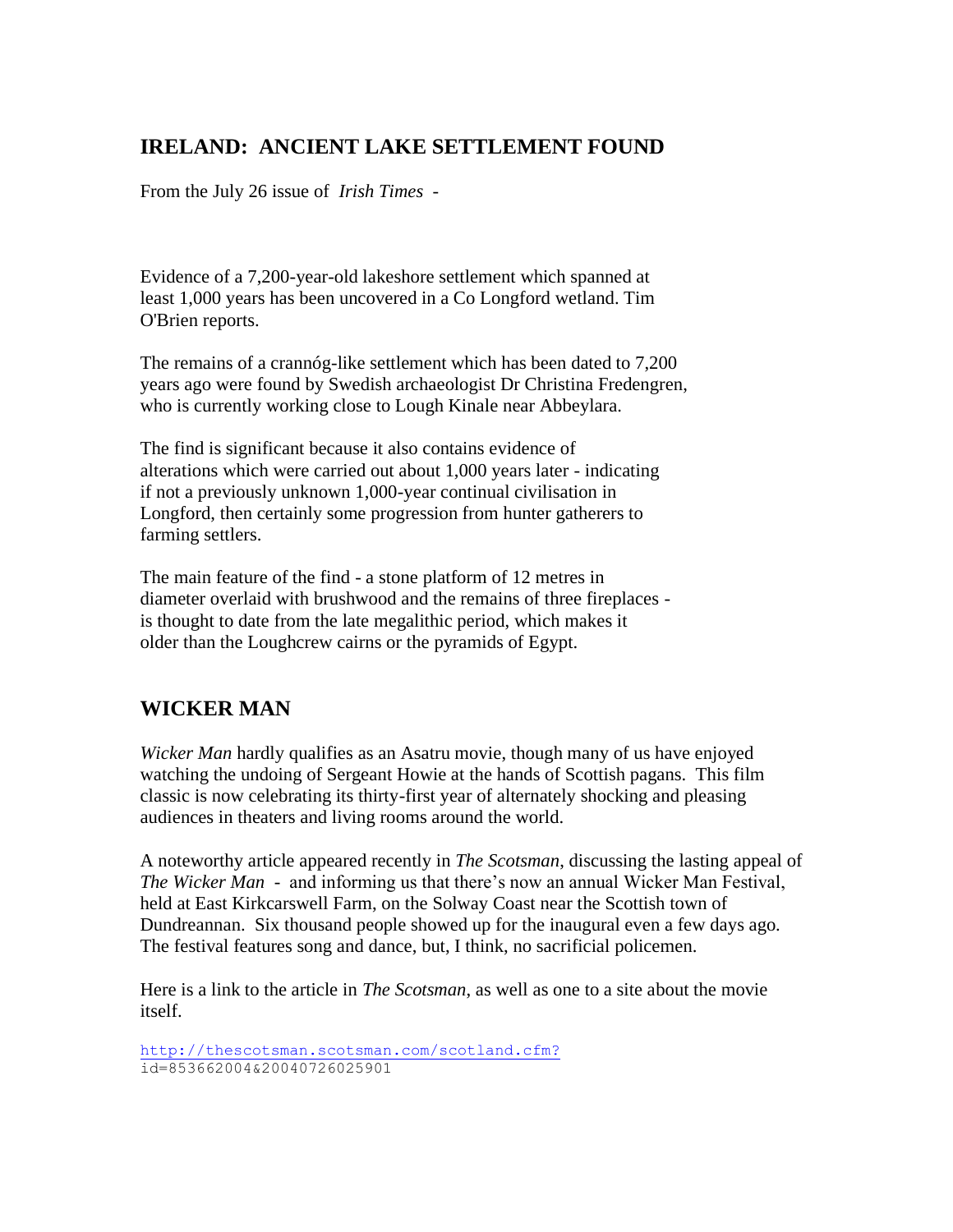## *ODIN LIVES!* **SPONSORS CONCERT IN OHIO!**

*Odin Lives!* Radio is please to announce that Väsen will be appearing in the Holland Theater, Bellefontaine, Ohio, on Monday, September 20th, 2004 at 7pm EDT.

Väsen is \*the\* premier Swedish folk music ensemble. Featuring Olov Johansson playing the Swedish keyed fiddle (nyckelharpa), Roger Tallroth on guitar, Mikael Marin, viola and percussionist André Ferarri, Väsen helped launch the Nordic Roots revival in Scandinavia and the United States.

Tickets are only \$15 in advance, and can be purchased directly from *Odin Lives!* Radio by visiting the events page at:

<http://www.odinlives.org/events.html>

## **IMPORTANT DATES**

August 9 - Day of Remembrance for King Radbod. This Frisian king ejected Christian missionaries and upheld our ancestral faith in his land, against great pressure. Pour a libation to the ancient Frisian Goddess Friagabi, "Giver of Freedom" and declare yourself free from alien creeds.

August 21 (approximately) - Freyfaxi. Late August was the time for a harvest-related holy day celebrated in some parts of Viking Age Scandinavia. In modern Asatru, this date has been named Freyfaxi, after the horse of the Vanic deity, Frey. Freyfaxi centers around the stallion as a symbol of fertility for the coming harvest.

September 9 - Day of Remembrance for Herman of the Cherusci. Herman learned the art of war under the Romans, then deserted the Imperial eagles to lead his tribe in revolt against the Mediterranean intruders. In the fall of the year 9 CE, he annihilated three legions in the Teutobergerwald, a victory which saved Germania from Roman occupation. Plant an oak tree, eat in a German restaurant, and remember Herman with a glass of fine beer from the Fatherland!

Hail the Holy Ones!

Hail the AFA!